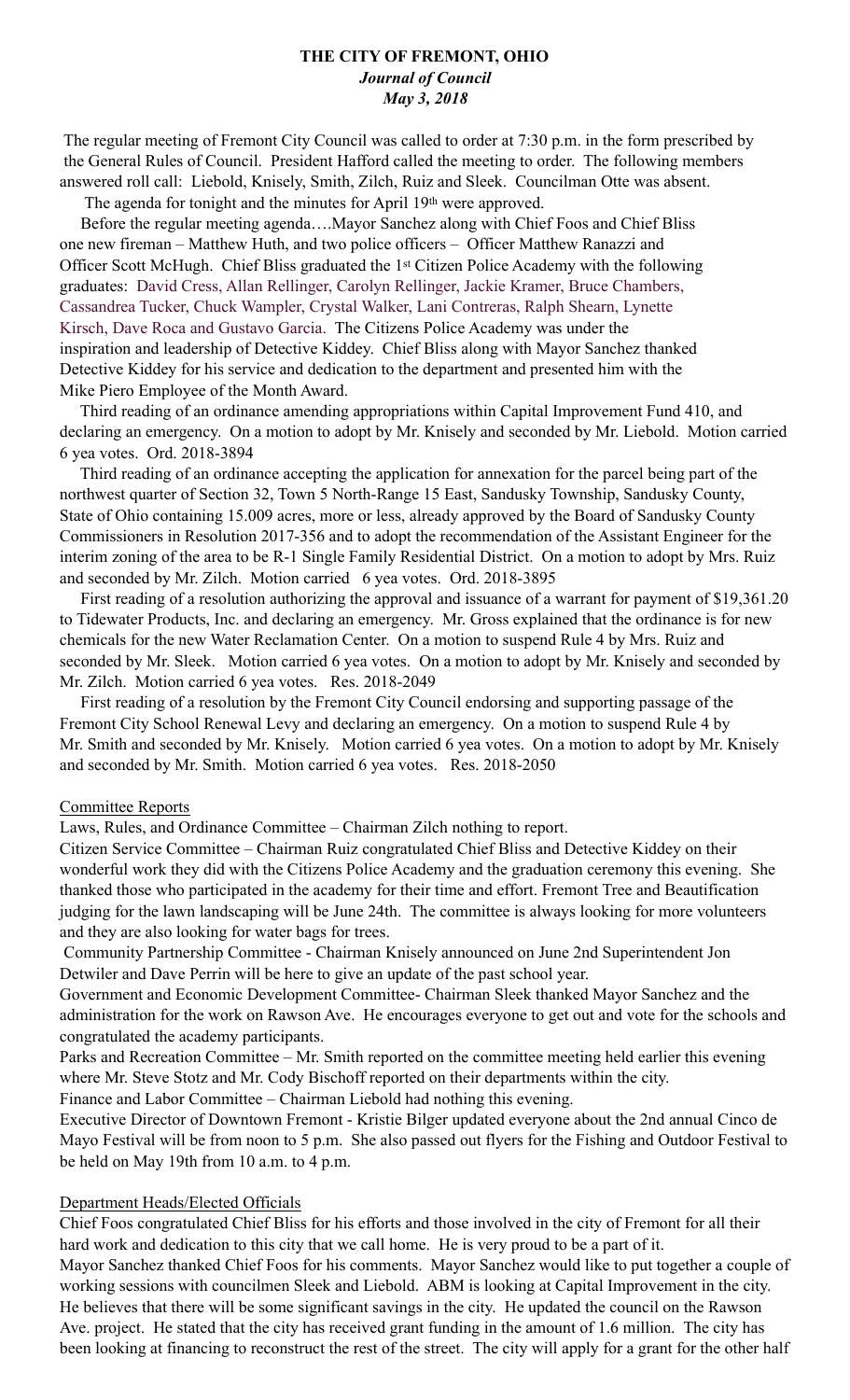of the road. In order to do both at the same time, the project may not start until 2020. He is asking for the council help to educate the residence to understand how this project will work. He also updated the Ballville Dam. He believes the project will come in under budget around \$400 - \$800,000. The project is staged and ready to go July 1st.

# **THE CITY OF FREMONT, OHIO**  *Journal of Council*

Mayor Sanchez also commented on the Tiffin Street project will not be started until after the Memorial Day parade. He also thanked Ms. Bilger for all her help with the Cinco de Mayo event. He also addressed some administrative personnel issues that he suggested council if anyone ask them to direct them to his office. Mayor Sanchez also introduced Nikki Linder as an administrative secretary to the Mayor's Office.

Mr. Liebold asked about the excessive speeds on Rawson Ave. and suggested that Chief Bliss put more patrol on the Rawson Ave.

Chief Bliss - thanked the council and they Mayor's support for the Citizens Academy. He looks forward to working with Ms. Linder.

## Council Comments

Mrs. Ruiz congratulated Detective Kiddey for receipt of the Mike Piero Employee of the Month Award. She also congratulated the new officers and the new fireman. She complimented Cody Bishoff and Steve Stotz for the work that they are doing. Mrs. Ruiz encouraged everyone to vote for the school levy.

 Mr. Knisely welcomed Ms. Linder and congratulated Detective Kiddey. He welcomed the new officers and fireman and congratulated those who graduated from the Citizens Academy. He encouraged everyone to get out and start working on yard. Keep shopping Fremont Ohio.

Mr. Smith he echoed sentiment concerning Ms. Linder, Detective Kiddey, and the graduates of the Academy. He encourages the city to vote yes for the youth of our city.

Mr. Sleek encourages everyone to use the new car wash on Route 53. He encourages people to go to the Jungle Juice business located on Oak Harbor Road. He announced June 18th will be the grand opening of NAPA, and asked that we support the school levy.

Mr. Liebold stated that he was at a meeting at the old golf course that will be turned into a prairie like habitat. He encourages everyone to vote yes on Issue 1 which is a change in the way districts are drawn. He thanked Steve Stotz for the work he did in the women's restroom at Walsh Park.

Mr. Zilch echoed everyone also sentiments. He also encourages everyone to not blow grass into the streets when you are cleaning your yards. Flowers will be planted at the Old Cemetery on the 19th.

Mrs. Hafford read a public notice that will be held on June 7th at 7:10 p.m. concerning Terra State College. She also announced that there will be a 5K Run at Connor Park sponsored by OHIO CAN STEPS OF CHANGE, helping to educate on Drugs and Substance abuse.

# Public Comment

Scott Williams 463 Riverside Drive is proposing a 4,000 sq. ft. building to be used as an adult day care center located on Croghan Street. He is asking for a Tax Abatement from the schools. He believes this will be a great asset to the city of Fremont and is asking for the support from the council. The facility can house up to 40 participants. Mr. Gross commented that the possibility of a resolution will before council at the next council meeting concerning the property. The city has been working with Mr. Williams since he started the project in February. He and Mr. Williams will be attending school board meetings to have a resolution passed on abatement to keep the project on track.

Tom Kerns 1520 Finefrock Rd. wanted to thank council and the community for the effort they putting into attending the Charrette. He believes the information collected will be valuable. Mr. Liebold suggested maybe online data be collected also. Mr. Kerns encouraged everyone to vote for the school levy. Jay Gamesfelder 355 W. Twp. 173 relayed a story concerning his failed back surgery syndrome since 2003. He had a spinal cord simulator installed in 2015 which he believes saved his life. He spoke about his love for a book called Barbara that takes place in Fremont in 1812. December 2016 he began putting the book in word document. He started Blue Banks Publishing in order to republish the book. He was expecting to do a book signing on August 2nd at Birchard Library. He then complained about an arrest that he believes was unfair. He now has a pot pipe charge that he believes was unfairly because he smoked marijuana. He believes that marijuana has helped him survive. He wanted to know when those laws would change. Fred Recktenwald asked about the stop signs at the railroad crossings and Mayor Sanchez said that he would discuss it with Mr. Frost.

On a motion to adjourn by Mr. Sleek seconded by Mr. Knisely motion carried 6 yes votes. Meeting adjourned at 9:10 p.m.